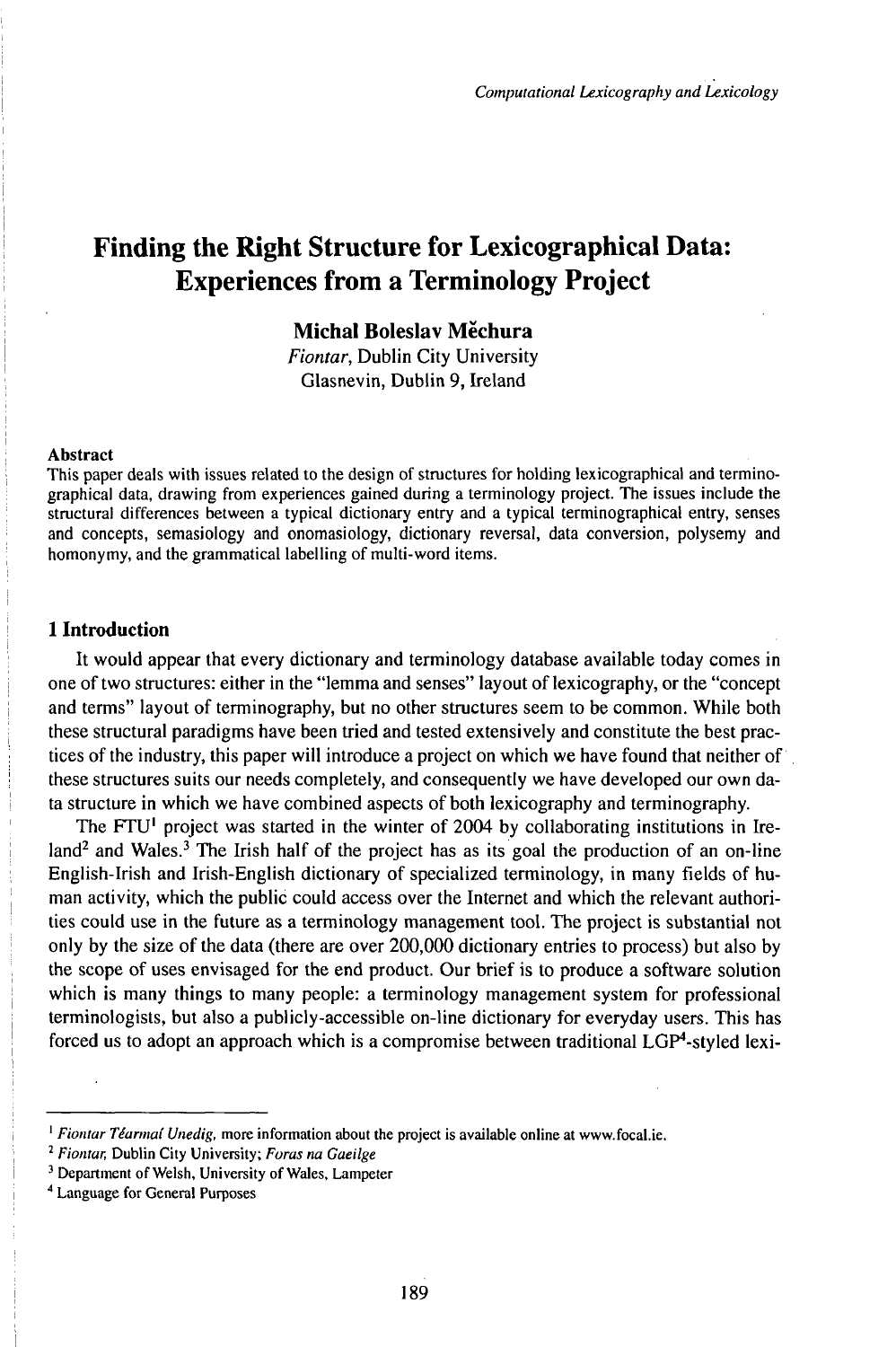cography and traditional LSP<sup>5</sup>-styled terminography, and this has reflected itself in the data structure we have designed for the project.

# 2 The FTU data model

A (simplified) E/R diagram of the FTU terminology database is presented in Figure 1. The remaining sections of this paper will each "zoom in" on a particular aspect of the database structure and explain the factor involved in designing the database in this particular way.



Figure 1. Simplified E/R diagram of the FTU terminology database

### 3 Concept-oriented approach

In traditional lexicography, the basic unit of data a lexicographer works with is a dictionary entry, organized around a lemma, and further subdivided into senses. In terminography, on the other hand, the basic unit of data is a concept. It is quite difficult to define what a con-

<sup>&</sup>lt;sup>5</sup> Language for Specialized Purposes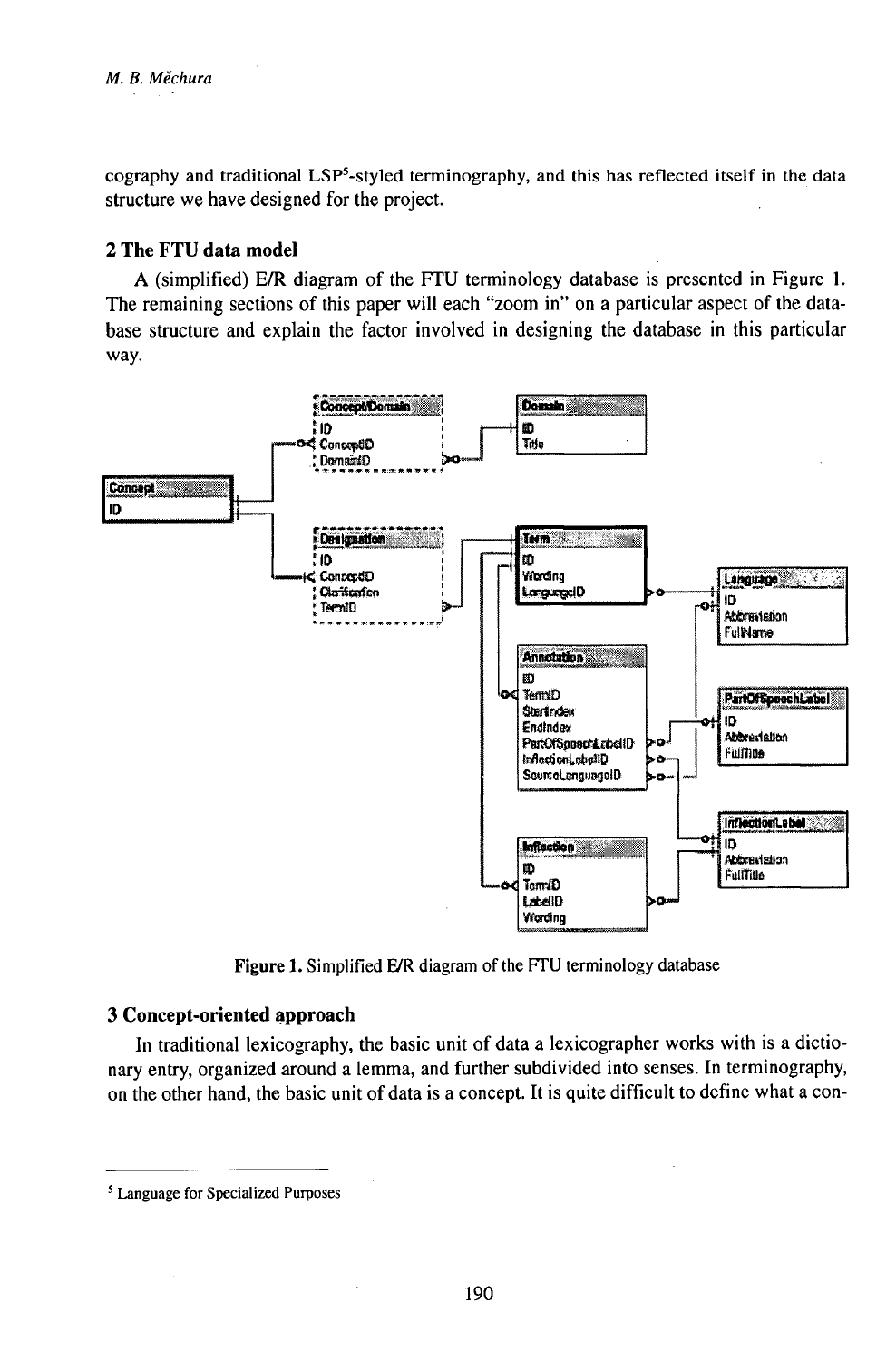cept is, it is an abstraction which has arisen from the need to record complex relationships between translation equivalents in more than two languages. Terminology theory dictates that a terminologist should begin by identifying the concept, and then identify all the possible terms that can be used to express the concept, in all the relevant languages.<sup>6</sup> In other words, the business of terminography is one of onomasiology, where the point of departure is a meaning. Lexicography on the other hand is associated with semasiology, where the point of departure is a word, not a meaning. The "concept" of terminography is roughly equivalent to the "sense" of lexicography, with the difference that a typical terminographic concept is usually realized in an LGP dictionary by multiple senses and is spread out across multiple entries. Figure 2 shows how several senses (or subsenses, in this case) of several words, which appear as separate objects in an LGP dictionary, would be treated as a single object in a concept-based terminology database.

# gathering  $| \cdot |$ gaðam) [T]  $\sigma$ [a] (= group) Gruppe

 $f:$  (in  $\cos(\omega t)$ ) Versoninlume  $f$  family Familientreffen  $m$ ; a social  $\sim$  ein geselliges Beisammensein [b] (of people) Versammeln nt; (of objects) Sammeln nt; (of fruit) Pflücken nt; (of crops) Ernte f;  $(\alpha\text{ speed})$  Zunahme  $f$ **दि (Sew) Fältchen nt**  $\left|2\right|$  adj  $\left|3\right|$  (= increasing) dusk, darkness, gloom



assembly (alsembli) n a Equitorian of people

**Garl)** Versammlung ( [b] (Scb) Morgenandacht  $f_i$  tägliche Versammlung  $\lceil \epsilon \rceil$  (= putting together) Zusammensetzen m. Zusammenbau m. (esp of machine, cars) Montage f, (of facts) Zusammentragen nt [d]  $(=$  thing assembted) Konstruktion f



Concept #62226 English Term: gatharing n English Term: assembly n German Term: Versammlung f

**Figure 2.** Senses and concepts (reproduction from Collins German-English/English-German Dictionary)

The difference between lexicographical data structures and terminographical data structures is thus one of perspective: we work with the same kinds of data but we cluster them differently.

On the FTU project we are faced with the task of computerizing a large number of manually compiled glossaries which have accumulated over many decades and have been built largely from the semasiological perspective, each entry starting with the English term and then listing Irish translation equivalents, sometimes subdivided into senses and sometimes

<sup>&</sup>lt;sup>6</sup> For more information on the role of concepts in terminology theory, consult for example the first chapter of Weissenhofer (1995)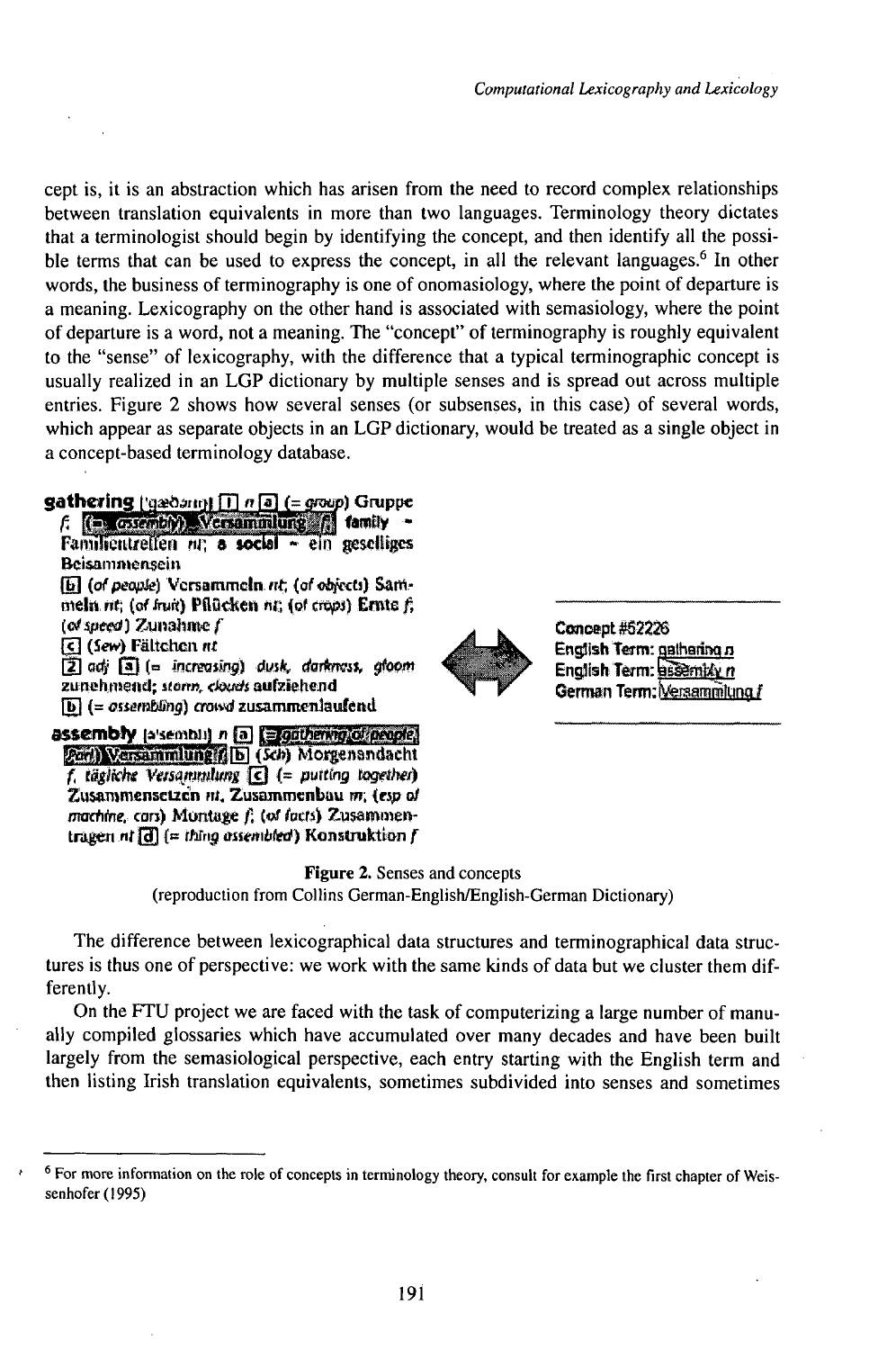not. Some glossaries also include translation equivalents in other languages, such as Latin plant names. We needed to convert this store of eclectically structured data into a conceptbased data structure to facilitate long term maintenance of the data and also to facilitate the task of dictionary reversal. While the current manually-compiled lists attended reasonably well to the needs of users looking up translation equivalents of English terms for production purposes, searches in the opposite direction usually produced results which were difficult for ordinary users to interpret. In the semasiological approach, ifAis a translation ofB, it does not follow automatically that B is a translation ofA. We expected that if we reengineered the terminology store into a concept-oriented, onomasiological system, dictionary reversal would become an inherent feature of the system, simply a matter of displaying the same underlying data in a different way.

However, we have been forced to deviate a little from what would be considered a pure concept-oriented system. Our data sources are semasiological and converting them to an onomasiological, concept-based structure would normally require a human to analyze each entry. Since we are facing over 200,000 entries, this would be unachievable in a 30-month project. Instead, we have produced several simple, heuristic rules to follow. To start with, we presume that each dictionary entry represents a single concept. When we know beforehand that this is not the case in a particular glossary, we pre-edit it before the conversion. Then, if two entries are encountered in which exactly the same terms and words appear, we conclude that they represent the same concept, and merge them into a single concept in our database (see Figure 3). Secondly, entries in which completely different terms appear are considered to be different concepts (Figure 4). And finally, entries which have some terms in common and some different are also considered to be separate concepts, but are flagged for editorial attention (Figure 5). We have found that the division of terms into concepts achieved by this process usually makes sense, possibly because the equivalences between terms in an LSP context tend to be more straightforward than the equivalences between words in an LGP context. Editorial follow-up and clean-up is needed but the workload is significantly lower than would be required to human-analyze each individual entry.

One important fall-out, however, is that the division of terms into concepts tends to be translation-driven. If there are two concepts, one belonging to the domain of office work and one to computing and both are expressed by the same words in both English and Irish, then the system will make a single concept of them (see Figure 6).

This would be considered bad practice in terminography but it is quite common in bilingual lexicography. For example the English word *life* has 14 senses in the monolingual Oxford Advanced Learner's Dictionary but almost all of them are conflated into a single sense in the bilingual *Großes Oxford Wörterbuch für Schule und Beruf* from the same publisher because they can all be expressed by the same German word, *Leben* (Deuter 2004: p. 247). Our terminology database is organized in this way too, and we expect this to serve well the needs of our target audience, the non-specialist bilingual users, even though it departs from traditional terminographic principles.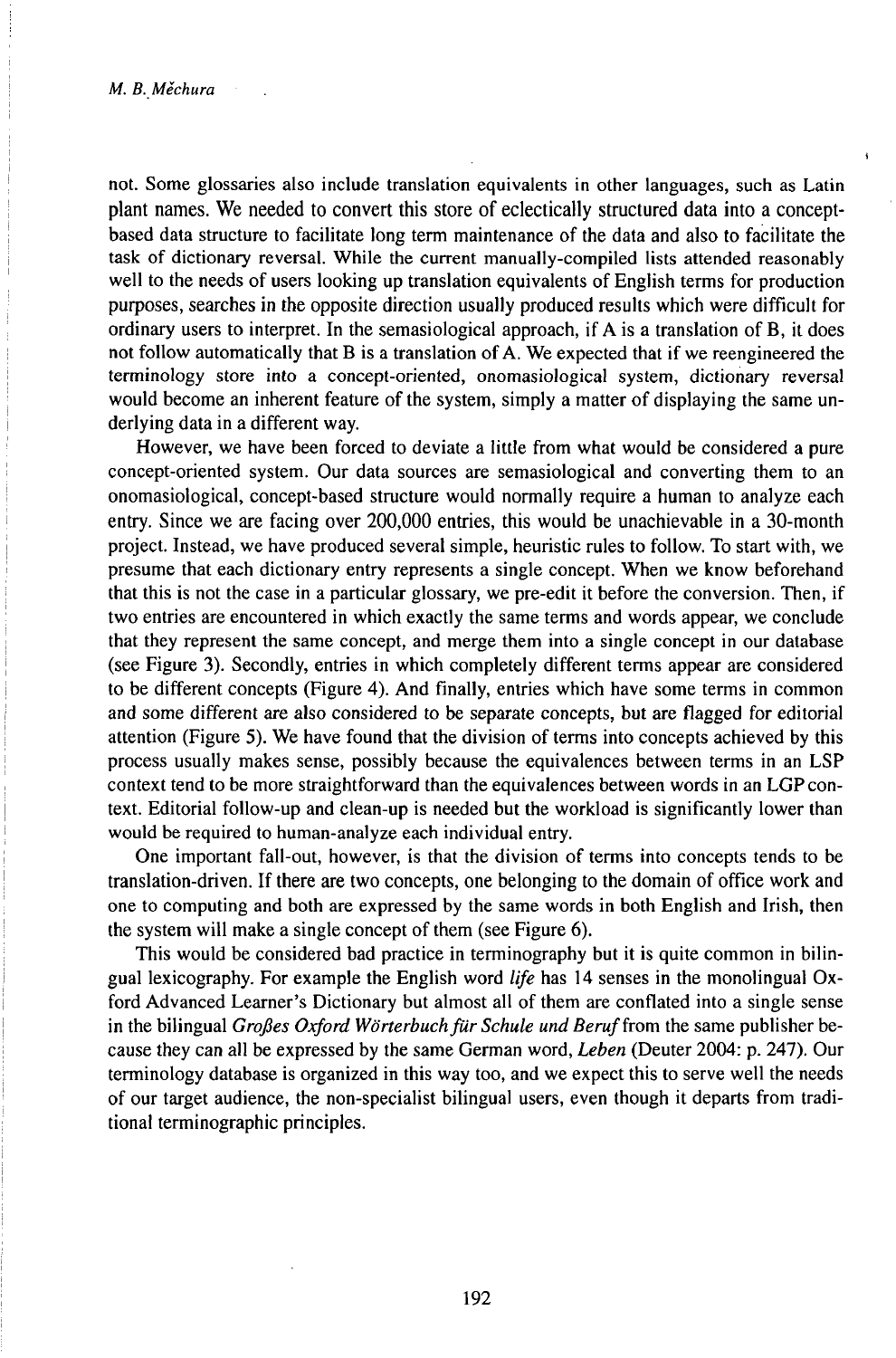Computational Lexicography and Lexicology

Dictionary of Biology: accessory nerve s néeróg ant choimhdeach acclimatization a cuibhiú m



Cancept #45713 Domain; Biology English Term: accessory narve s Irish Terrra néaróg m1 choimhdeach

Concept #45744 Domain: Biology English Term acclimatization s Irish Term: cuibhiù m

Figure 3. Dictionary entries that contain completely different terms are imported as separate concepts

Dictionary of Biology: accessory food factors spl biathachtain mpf cunta

Dictionary of Physiology and Health: accessory food factors spl blathachtoiri mpl cunta



Concept #45715 Domain: Biology Domain: Physiology and Health English Term: accessory food factors sof tish Tern: hiafhachtóin mol cunta

Dictionary of Biology: aceolous a (= acoelous a) aiceabch a acoelous a f= aceolous a) aiceatach a



Dictionary of Biology: abdomen s abdóman nrt, bolg mí

Dictionary of Physiology and Health:  $abdomen s$   $abdomen nr!$ 



Concept #45717 Domain: Blology **English Temx abdomens** trish Term: alikloman mf trich Term Bola on

Concept #45716

Domain: Blology

English Term: accolous a

English Term accelous a trish Term: alcentach a

Possibly identical concepts, resolution needed.

Concept #45717 Domain: Physiology and Health English Term: abdomen s Irish Temx abdoman mf

Figure 5. Overlapping dictionary entries are imported as separate concepts but flagged for editorial attention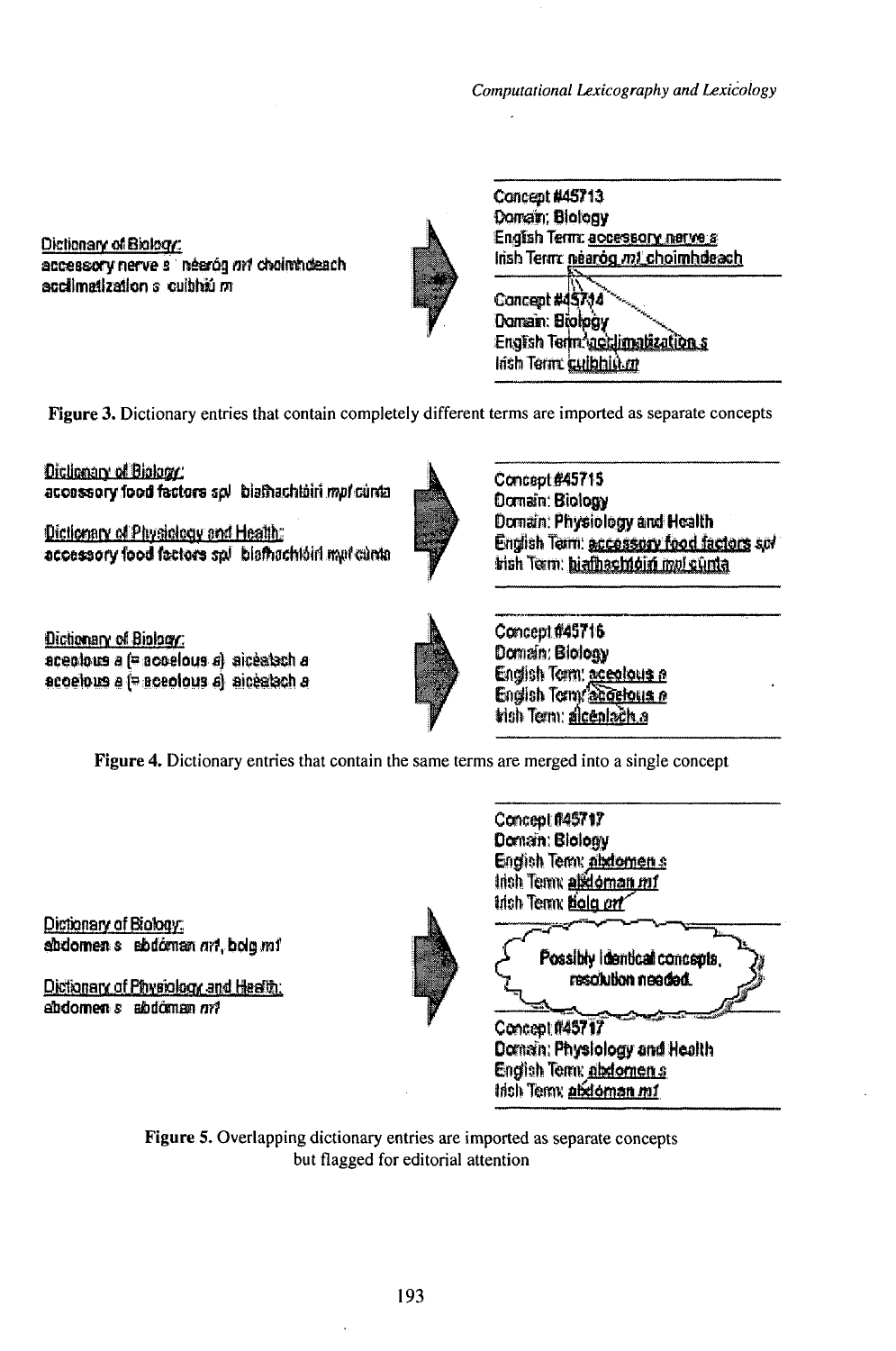folder s foffice world filltean m1

**folder** s (computing) filleán m1



Concept #45713 Domain: Office Work Domain: Computing English Term: folder\_s Insh Term: filltean.mf

Figure 6. Two logical concepts merged into one

# 3 Relational data structure

Another aspect in which our database differs from a traditional terminology database and places us half-way between lexicography and terminography is that our data model is completely relational, allowing us to effortlessly resolve issues of polysemy and to display data in a user-friendly way. In a conventional terminology database, if a term designates two concepts it would be recorded twice, once in each concept. If then the terminologist updates the spelling of the term or adds grammatical information to it, they must take care to make the same changes in both concepts because there are typically no facilities to keep the two records synchronized. In the FTU database, each term is recorded only once, and instead of being *included* in the concepts it designates, it is *linked* to them. Each term can be linked to any number of concepts, and each concept can be linked to any number of terms, thus modelling polysemy (which, for the purposes of the project, we have defined as one term designating multiple concepts) and homonymy (which we define as one concept being designated by multiple terms).



**Figure 7.** Terms and concepts linked to each other in different ways. The Irish words guthán and teileafón are homonyms, and the English word wood is polysemous ('material' and 'vegetation').

The advantages of this approach are manifold. In addition to recording polysemy effortlessly it also relieves the editorial staff of having to re-enter duplicate information. The terms on the Irish side of the dictionary usually have a lot of grammatical information associated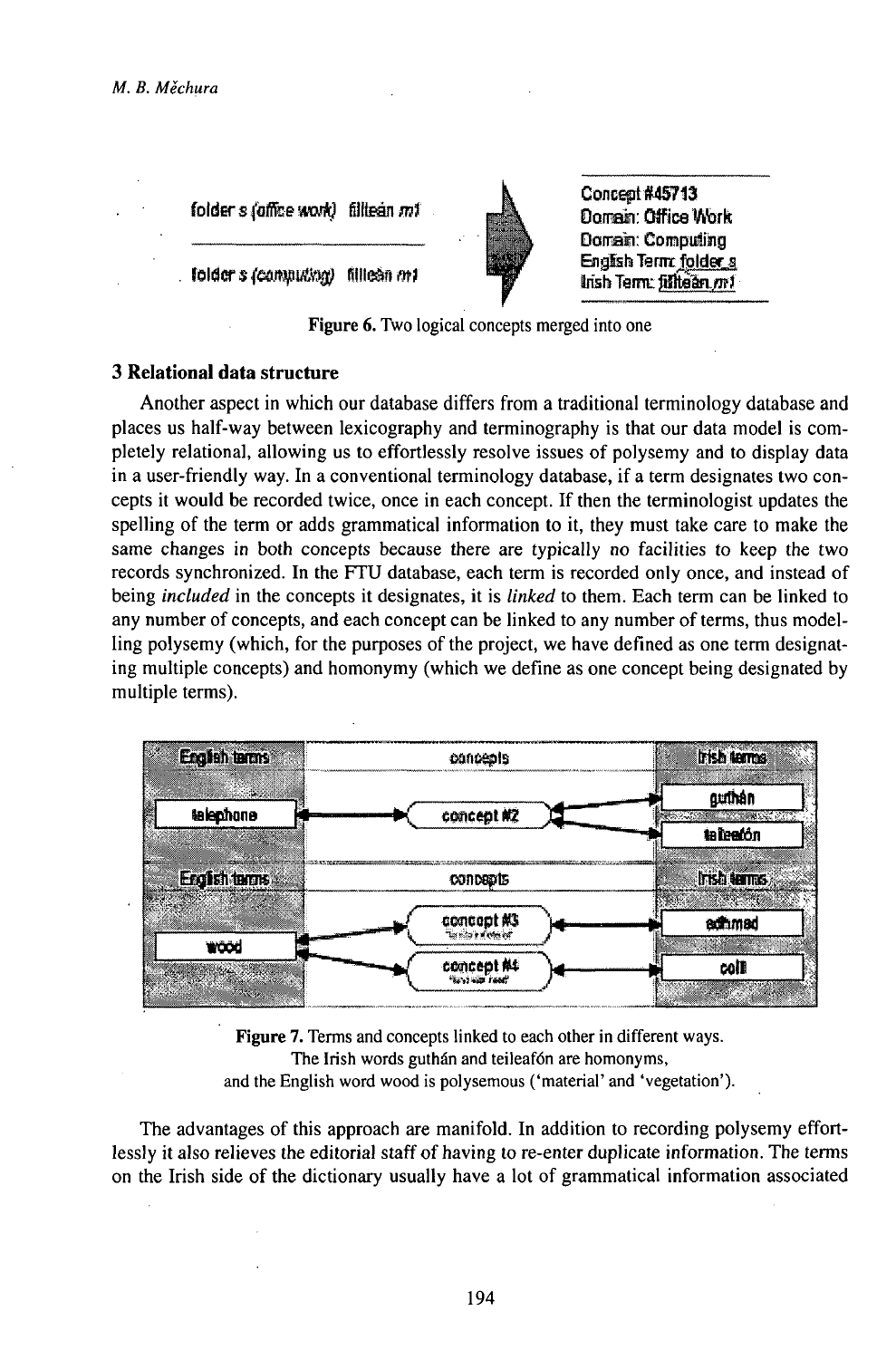with them, and it would be a bad use of human resources to have to enter this information several times for duplicate records of the same term – never mind the danger of inconsistency. At the user interface level, when a user searches for a term, the system navigates the relational structure to quickly look up all the concepts the term is associated with, and arranges them in a bulleted list underneath the searched term, thus effectively compiling a conventional dictionary entry "on the fly" in which concepts are represented as senses.

Concept #38022 Domain; Computing English Term; drop-out s Irish Term; etstillean m1 drop-out s **COMPUTING** Concept #66916 tm nàsilais. Domain: Sportl> Rugby **U RUGBY** English Termi grop-out s preabonic m4 amach litsh Term: preabchig m¥ amach **BROADCASTING (FAULT IN TAPE)**  $f(m)$ Concept #49825 Domain: Broadcosting English Terra: drop-out a Ctarification: fault in tape. irish Term; marit.in3  $mant$   $m3$ ■ BROADCASTING Concept #38875 drop-out s Domain: Computing COMPUTING (= beama f4) English Term: gapys **asps** Irish Term: mant will Irish Term: bearna yd

Figure 8. Concepts, and their on-screen representations as dictionary entries.

This is the layout that the dictionary will offer to non-specialist users, while linguists and terminologists will edit the data in a concept-oriented layout.

The relational model which we have adopted has repercussions for the homonymy/polysemy debate. Essentially, when a word with two meanings is encountered, the lexicographer has the option to either treat it as a single word designating two separate concepts (polysemy) or as two words, each designating its own concept, which just happen to have the same spelling (homography) or pronunciation (homophony).<sup>7</sup> In our system, since we cannot research each word and term individually, we have adopted a simple principle: if two terms have exactly the same spelling and if they have the same grammatical information attached to them (for example if they belong to the same word class), then they are a single polysemous term. In all other cases we are dealing with different terms. This principle is very easy for a computer to follow while converting data from manual glossaries to the new format,

 $\frac{7}{1}$  For a debate of the homonymy/polysemy divide and an example of how different dictionaries resolve it differently, see section 3.5.2 of Saeed (1997: 64).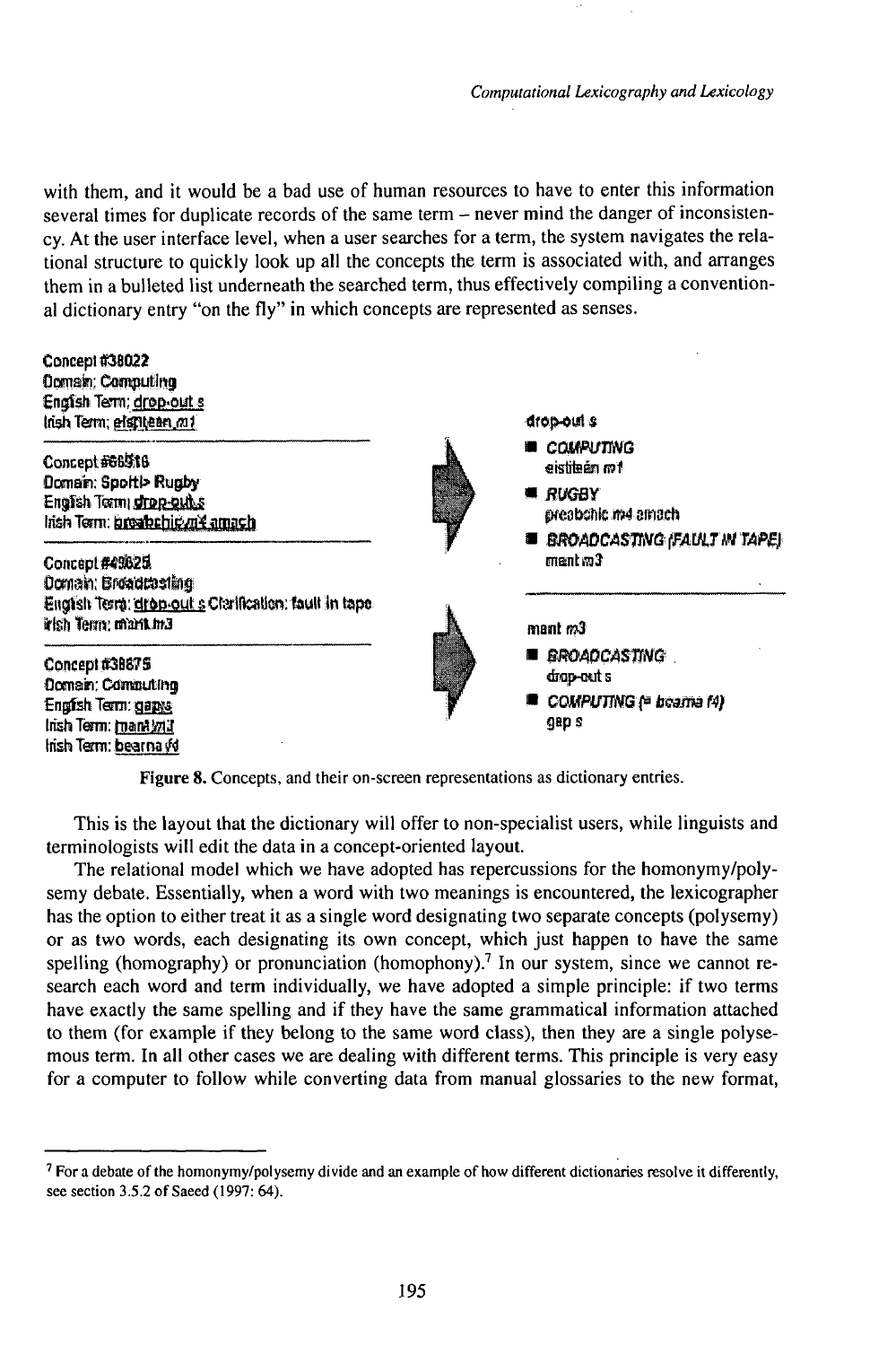and we have found that in most cases it resolves cases of duplicity between all the different glossaries successfully. It does result in some unusual behaviour, though. For example, verbs and nouns which have the same spelling in English are treated by the system as separate words, while some lexicographers prefer to treat them as a single word, as for example in Figure 9.

> **bond**<sup>1</sup> /bend/ v (pt, pp bent /bent/) 1 to force sth that was straight into an angle or a curve: [Vnp, Vnady] bend the wire up/down/forwards/back [Vm] fr's hound on honed am them have a This hour of the

**bend<sup>2</sup>** /bend/ n a curve or turn, esp in a road, river, etc: a gentle/sharp bend. IIII round the bend/ twist (infini) crazy or very annoyed: His behaviour is driving me round the bend,  $\circ$  He's gane completely round the tudst.

Figure 9. A noun and a verb treated as homonyms (reproduction from the Oxford Advanced Learner's Dictionary)

Also, in some isolated cases, the identity of spelling is just a coincidence, for example the system treats as a single polysemous word "adder" when it designates a viper and "adder" when it designates a device for adding numbers, although most English speakers would probably intuitively feel that these are two separate words which just happen to look the same but have different morphological histories ("adder" as a device for adding numbers is very obviously a composite of "add" + "-er" while "adder" the viper is not).

### **4 Multi-word items**

Most terms in the FTU database are multi-word items rather than single lemmas, as is common in LSP terminology. There is a tradition in Irish lexicography to annotate headwords and terms with extensive grammatical information (word class, gender, declension) and the FTU database had to accommodate that. In many conventional dictionary-writing systems<sup>8</sup> and terminology management systems,<sup>9</sup> a grammatical label can only be attached to the whole term but not to an individual word inside it. We have designed our system to overcome this obstacle. When attaching a label to a term, the user can choose a substring of the term and declare that the label only pertains to that substring. At presentation time, the system inserts the label into the term but inside the database, the term is stored unbroken.

<sup>&</sup>lt;sup>8</sup> Examples include TshwaneLex and Lexique Pro.

<sup>&</sup>lt;sup>9</sup> Examples include Trados MultiTerm and Star WebTerm.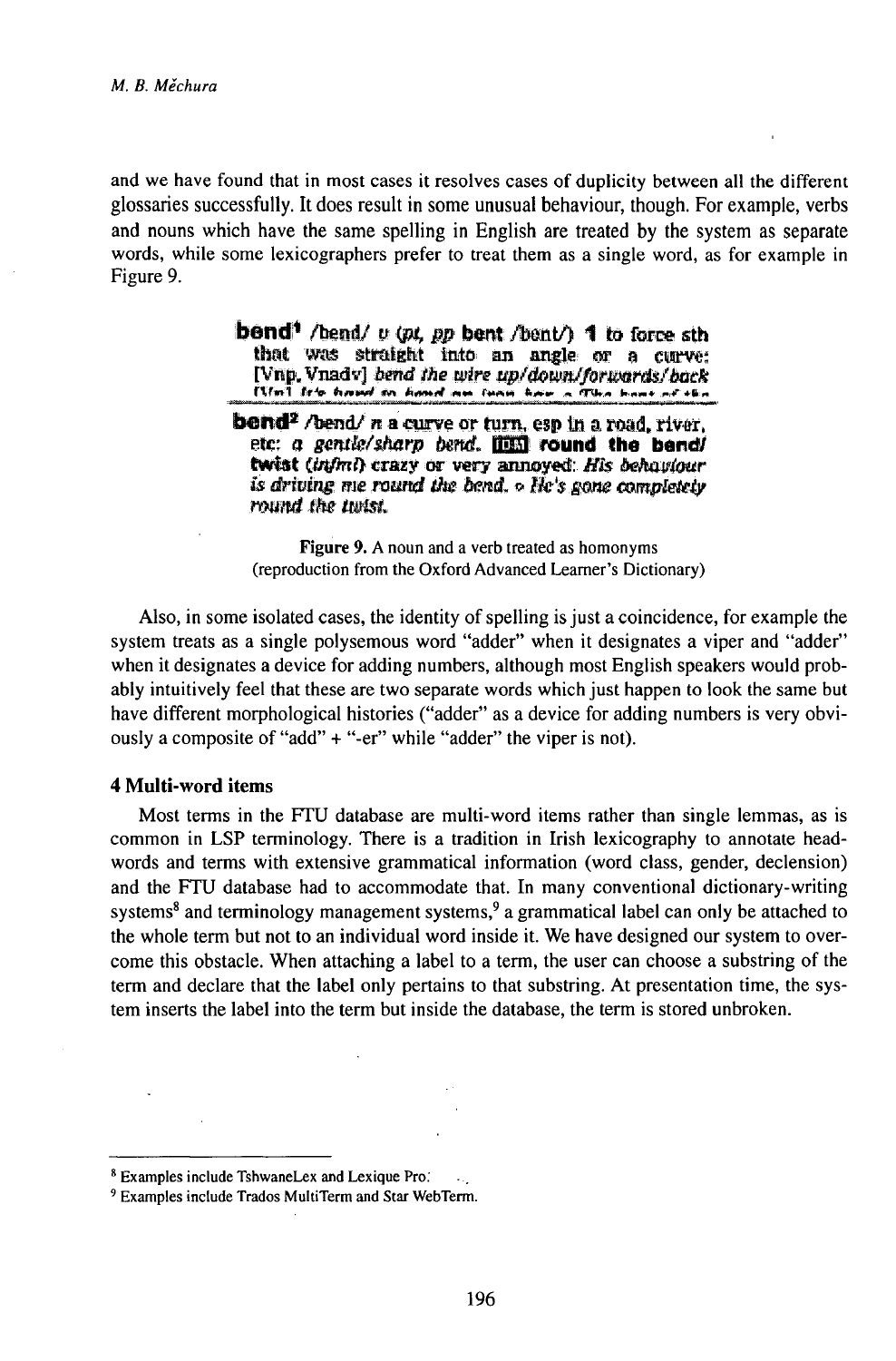Term #106922 Wording: Ollilonol Ginearatta

Annotation 1 From character: 1 to character: 9 Word Class: masculing1





Figure 10. An in-line grammatical annotation and its on-screen representation

This solution not only facilitates searching (a search for Olltionól Ginearálta will match Olltionól (m1) Ginearálta without any additional programming) but also allows us to store many kinds of information about individual words, not only the part of speech but also the inflected form in which the word occurs in the current term (genitive, plural, etc.), whether it is a borrowed word (borrowed words are displayed in italic type at presentation time), and even which language the word has been borrowed from, if known. For example in Figure 11, both words are annotated. The first is a noun of the word class *masculine4* and is a borrowed word from Latin. The second is also a noun, it is of the word class *feminine3*, and it appears here in the genitive case.

# Term #4697 Wording: fauna diuthalochta

Annotation 1 From character: 1 to character: 5 Word Class: masculine4 Is Borrowed? Yes Borrowed From; Latin

Annatation 2 From character; 7 to character; 18 Word Class: feminine3 Form: genitive singular



Rauna menta diuthalochta (3Hrs) **BIOLOGY** e Rough Britaini

Figure 11. A term with extensive in-line annotation

### **4 Conclusion**

The data structures employed by lexicography and terminography have traditionally been very different. However, modern-day developments have introduced the need to make terminology databases user-friendly to a wide audience, as specialized terminology becomes a part of everyday life for the general public. This has made it necessary for terminology projects such as FTU to revise this age-old separation between terminography and lexicography and to devise a new data structure to satisfy these requirements.

On the one hand, FTU is an LSP project and has employed the concept-oriented approach because its vocabulary comes from specialized areas of human activity and the correspondence between translation equivalents is usually more straightforward than in LGP. On the